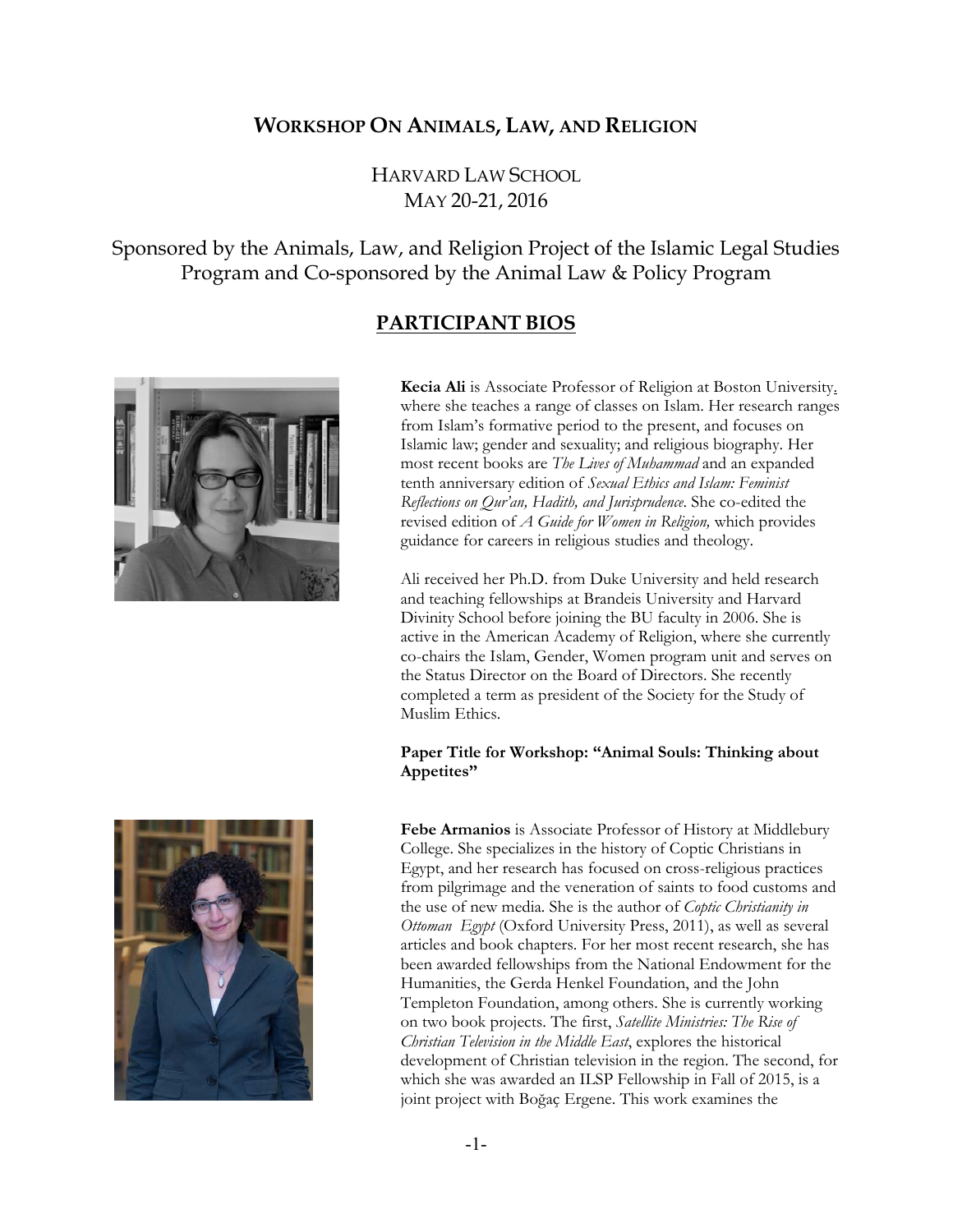evolution of halal food dictums and practices in the Islamic tradition, more specifically, how Muslims—from medieval to modern periods—have negotiated and reinterpreted understandings of halal to address a variety of internal and external challenges.



**Beth A. Berkowitz** (B.A. and Ph.D., Columbia University; M.A. University of Chicago) is Ingeborg Rennert Chair of Jewish Studies in the Department of Religion at Barnard College. She is the author of *Execution and Invention: Death Penalty Discourse in Early Rabbinic and Christian Cultures* (Oxford University Press, 2006, winner of the Salo Baron Prize for Outstanding First Book in Jewish Studies) and *Defining Jewish Difference: From Antiquity to the Present* (Cambridge University Press, 2012). She has published articles in the *Journal for the American Academy of Religion*, the *Journal of Jewish Studies*, *Jewish Quarterly Review*, the *Yale Journal of Law and the Humanities*, *AJS Review*, and *Biblical Interpretation*. She was a professor of Talmud and Rabbinics at the Jewish Theological Seminary of America from 2004-2012 and has held post-doctoral fellowships in Yale University's Program in Judaic Studies, University of Pennsylvania's Katz Center for Advanced Judaic Studies, and New York University Law School's Tikvah Center for Law and Jewish Civilization. Her area of specialization is classical rabbinic literature, and her interests include the construction of rabbinic authority, the dynamics of Jewish difference, and critical animal studies. She is currently working on a book called *The Clever Ox, The Escaping Elephant, and Other Rabbinic Animalities: Critical Animal Studies in the Babylonian Talmud*, and she is also editing an anthology on the intersection between Religious Studies and Rabbinics.

### **Paper Title for Workshop: "Bad Cats and Bad Rabbis: Deconstructing Discourses of Animal Danger in the Babylonian Talmud"**



**Divya Cherian** grew up in New Delhi, India where she completed her undergraduate studies in history at the University of Delhi, followed by a master's degree and an M.Phil. in medieval Indian history at Jawaharlal Nehru University. She received her PhD from the Department of History, Columbia University in 2015, where her dissertation studied the relationship between merchants, the state, and the ethical imperatives of Jainism and Krishna devotion in eighteenth-century western India. Her research examines the role of the ethic of *ahimsa* (non-violence) in the crystallization of a new community of elites in the western Indian kingdom of Marwar in the eighteenth century. It explores the interconnections between ethics, law, local politics, and the history of caste and community in South Asia. Currently, she is a Mellon Postdoctoral Fellow at the Rutgers Center for Historical Analysis, New Brunswick, where she is working on her book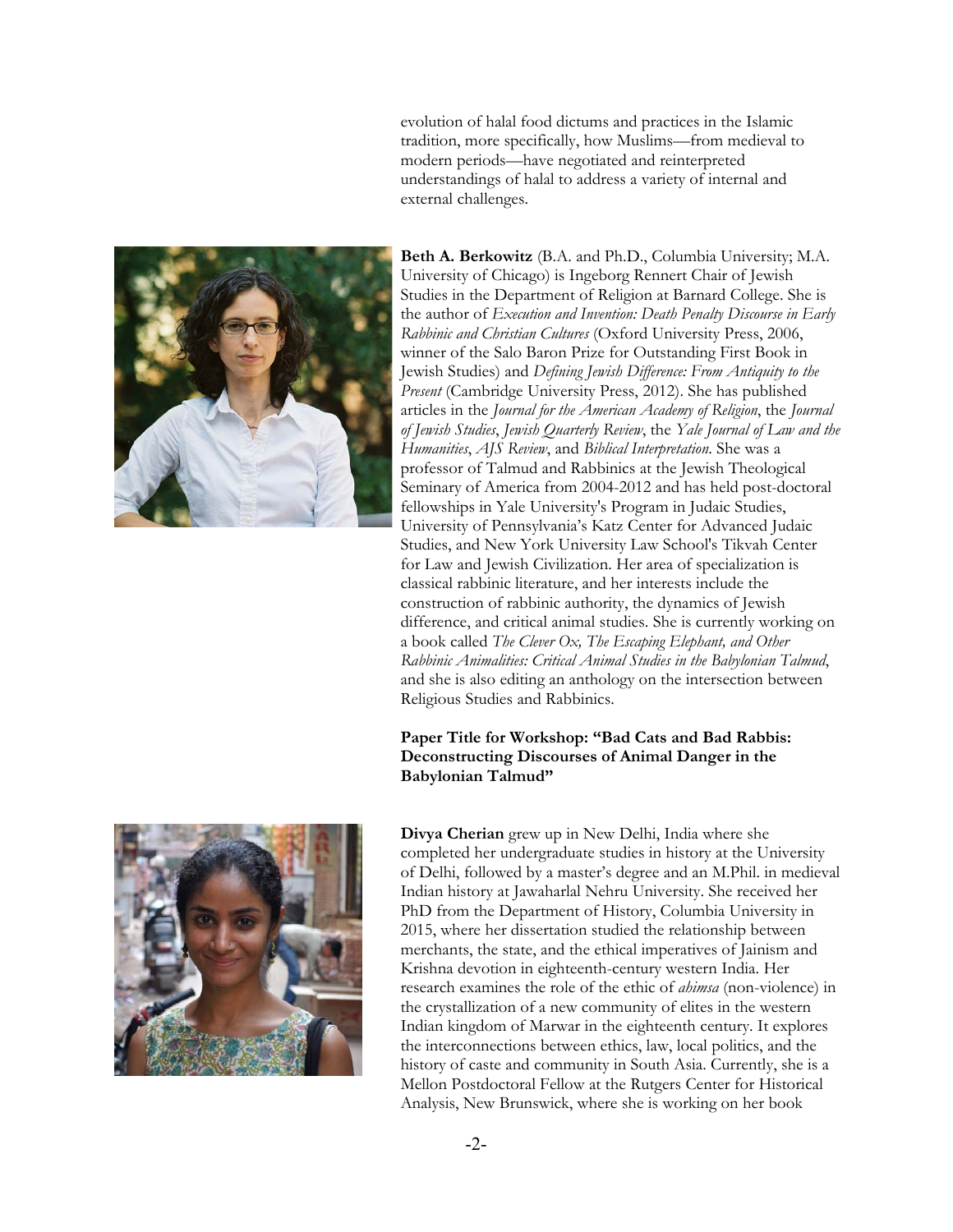manuscript, entitled *Ordering Subjects: Merchants, the State, and Krishna Devotion in Eighteenth-Century Western India*.

**Paper Title for Workshop: "A Non-Violent Politics? Vegetarianism, Religion, and the State in Early Modern Western India"** 



**David Clough** is Professor of Theological Ethics at the University of Chester, in the UK, and the President of the UK Society for the Study of Christian Ethics. He has published on the ethics of Karl Barth (Ethics in Crisis: Interpreting Barth's Ethics, Ashgate, 2007) and the ethics of war (Faith and Force: A Christian Debate about War, with Brian Stiltner, Georgetown University Press, 2009). His recent research concerns the place of non-human animals in Christian doctrine and ethics, focussed on a two-volume monograph *On Animals*. Volume I, *Systematic Theology* was published by T&T Clark/Bloomsbury in 2012, and Volume II, *Theological Ethics*, is forthcoming in 2016. He is now working on a project called 'CreatureKind' (becreaturekind.org) to engage churches in the UK and North America with the issue of farmed animal welfare and the implications for consumption of meat, dairy, and eggs.

## **Paper Title for Workshop: "Consuming Creatures: The Christian Ethics of Farmed Animal Welfare"**



**Boğaç A. Ergene** is Associate Professor of History at University of Vermont. Ergene has undergraduate and graduate degrees in Economics and Economic History. He received his PhD degree in History from the Ohio State University in 2001. Ergene is the author of *Local Court, Provincial Society and Justice in the Ottoman Empire: Legal Practice and Dispute Resolution in Çankırı and Kastamonu (1652–1744)* (Boston and Leiden: Brill, 2003) and editor of *Judicial Practice: Institutions and Agents in the Islamic World* (Leiden and Boston: Brill, 2009). In addition, he published articles in major history, law, and economic history journals. Ergene has recently completed a long-term research project on "Law and Economics" in the Ottoman Empire (with Metin Coşgel). The book based on this research (titled, *The Economics of Ottoman Justice*) is forthcoming.

Ergene's research has received support in the past from many institutions, including the American Council of Learned Societies, Social Sciences Research Council, and American Research Institute in Turkey.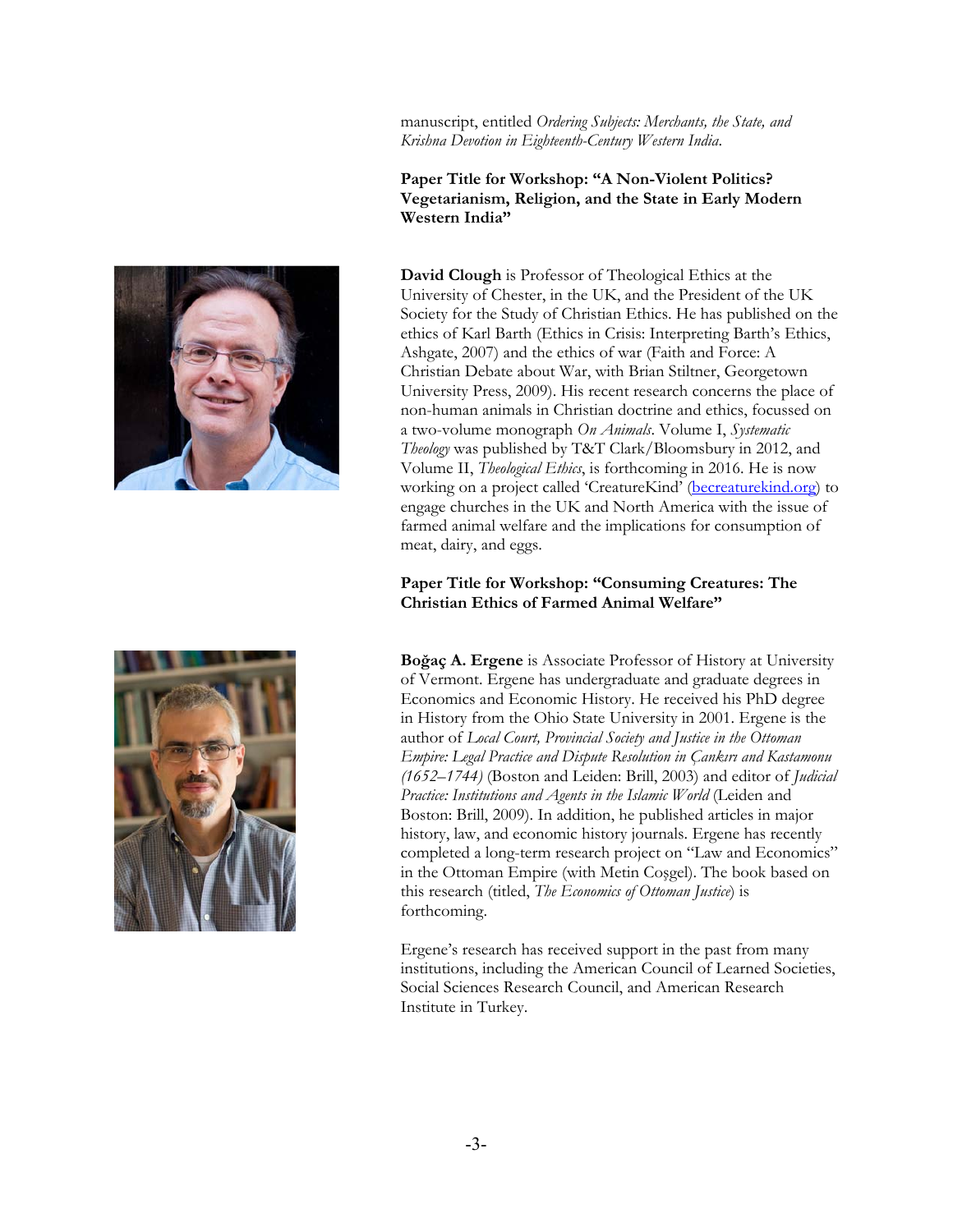

**Bruce Friedrich** is executive director of The Good Food Institute (GFI), a nonprofit organization that promotes plant and culture-based alternatives to animal agriculture, and founding partner of New Crop Capital (NCC), a venture capital firm that provides angel, seed, and Series A funding to companies that are producing plant-based and cultured alternatives to meat, dairy, and eggs, as well to tech startups that are focused on promoting alternatives to animal agriculture.

Bruce's articles appear regularly in the Huffington Post, and he has penned opinion pieces for USA Today, the Los Angeles Times, Chicago Tribune, and many other publications. Bruce is a popular speaker on college campuses and has presented repeatedly at most of the nation's top universities, including Harvard, Yale, Princeton, Stanford, and MIT. Bruce co-authored one book, contributed chapters to four books, and has published six law review articles.

Bruce graduated magna cum laude, Order of the Coif, from the Georgetown University Law Center and Phi Beta Kappa from Grinnell College. He also holds degrees from Johns Hopkins University and the London School of Economics and Political Science.

# **Paper Title for Workshop: "The Church of Animal Liberation: Animal Rights as "Religion" Under the Free Exercise Clause"**

**Chris Green** is the Executive Director of Harvard Law School's Animal Law & Policy Program. He also is a graduate of Harvard Law School and the University of Illinois, where he created the school's first Environmental Science degree. Chris previously was the Director of Legislative Affairs for the Animal Legal Defense Fund, and is the immediate past-Chair of the American Bar Association's Animal Law Committee. Chris served on the Board of the National Center for Animal Law and has consulted on animal legal issues for CNN, CBS News, Dateline NBC, Headline News, Bloomberg, The Atlantic, Harpers, Huffington Post, Science Magazine, Smart Money Magazine, The New York Times, Chicago Tribune, San Francisco Chronicle, Wall Street Journal & Washington Post. He currently owns & manages an Illinois farm that has remained in his family for 179 straight years, and also spent several decades working in the fine arts, film and music industries.

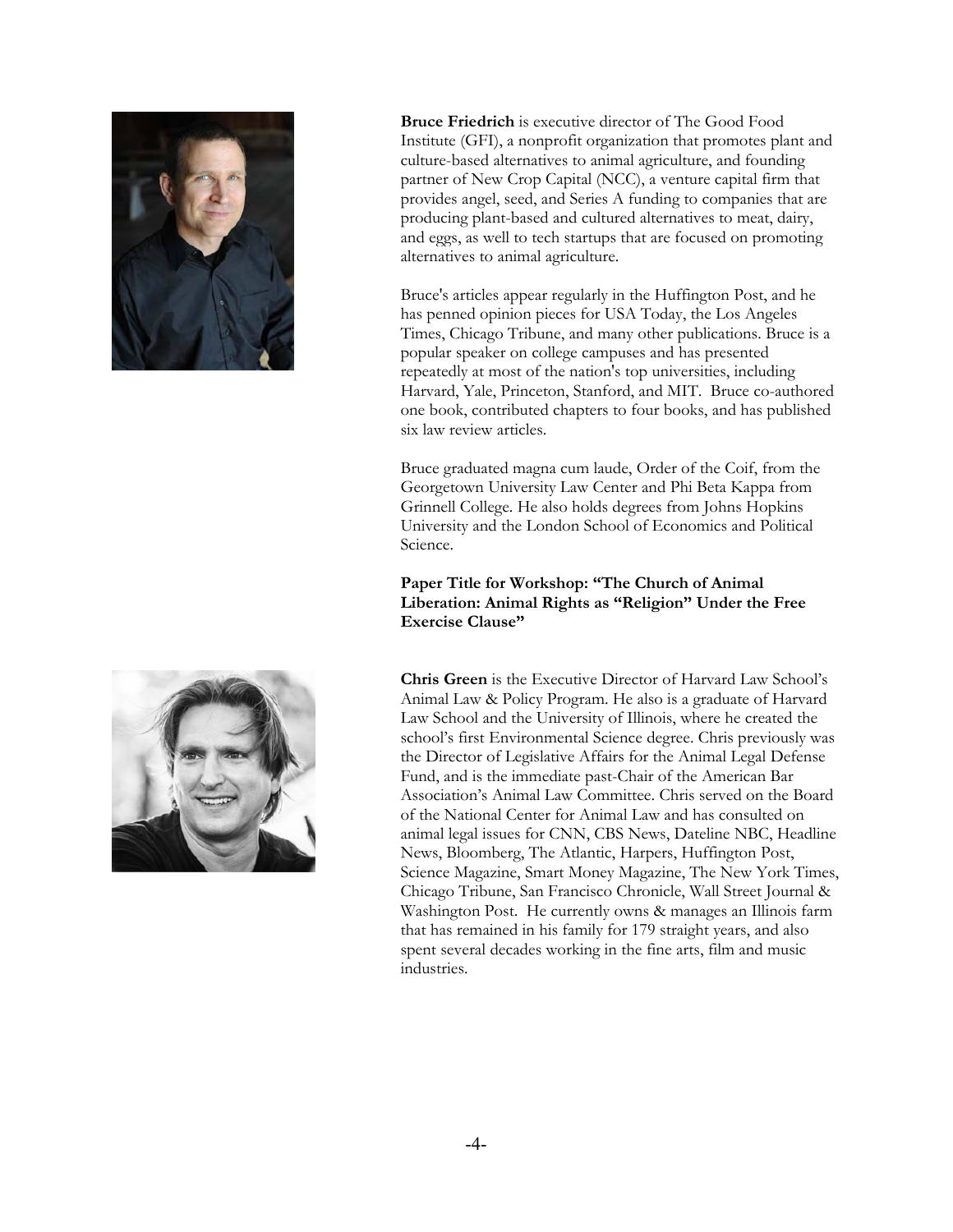

**Aaron Saul Gross**, Ph.D., Associate Professor of Theology and Religious Studies at the University of San Diego, is a historian of religions who works at the intersection of religious studies, animal studies, and food studies. Gross specializes in modern and contemporary Judaisms and has a sub-speciality in contemporary South Asian traditions. He served as co-chair of the American Academy of Religion's Animals and Religion Group for six years and continues to be active on the steering committee, and serves as Vice President of the Society for Jewish Ethics. His published works include *The Question of the Animal and Religion: Theoretical Stakes, Practical Implications* (2014) and the co-edited volume *Animals and the Human Imagination* (2012), both with Columbia University Press. Gross also serves as CEO of the food and farming justice advocacy group, Farm Forward, which launchd the Jewish Initiative for Animals in January 2016.

#### **Paper Title for Workshop: "Animals, Law, and Religion: Perspectives from the Study of Religion, Implications for Religious Communities"**

**Dale Jamieson** is Professor of Environmental Studies and Philosophy, Affiliated Professor of Law, Affiliated Professor of Bioethics, and Chair of the Environmental Studies Department at New York University. He is also Distinguished Visiting Professor at the Dickson Poon School of Law at King's College, London, and Adjunct Professor at the University of the Sunshine Coast in Australia. Formerly he was Henry R. Luce Professor in Human Dimensions of Global Change at Carleton College, and Professor of Philosophy at the University of Colorado, Boulder, where he was the only faculty member to have won both the Dean's award for research in the social sciences and the Chancellor's award for research in the humanities. He has held visiting appointments at the National Center for Atmospheric Research, Cornell, Princeton, Stanford, Oregon, Arizona State University, and Monash University in Australia, and is a former member of the School of Social Sciences at the Institute for Advanced Study in Princeton.

**Paper Title for Workshop: "Is Animal Studies Good for Animals?"**

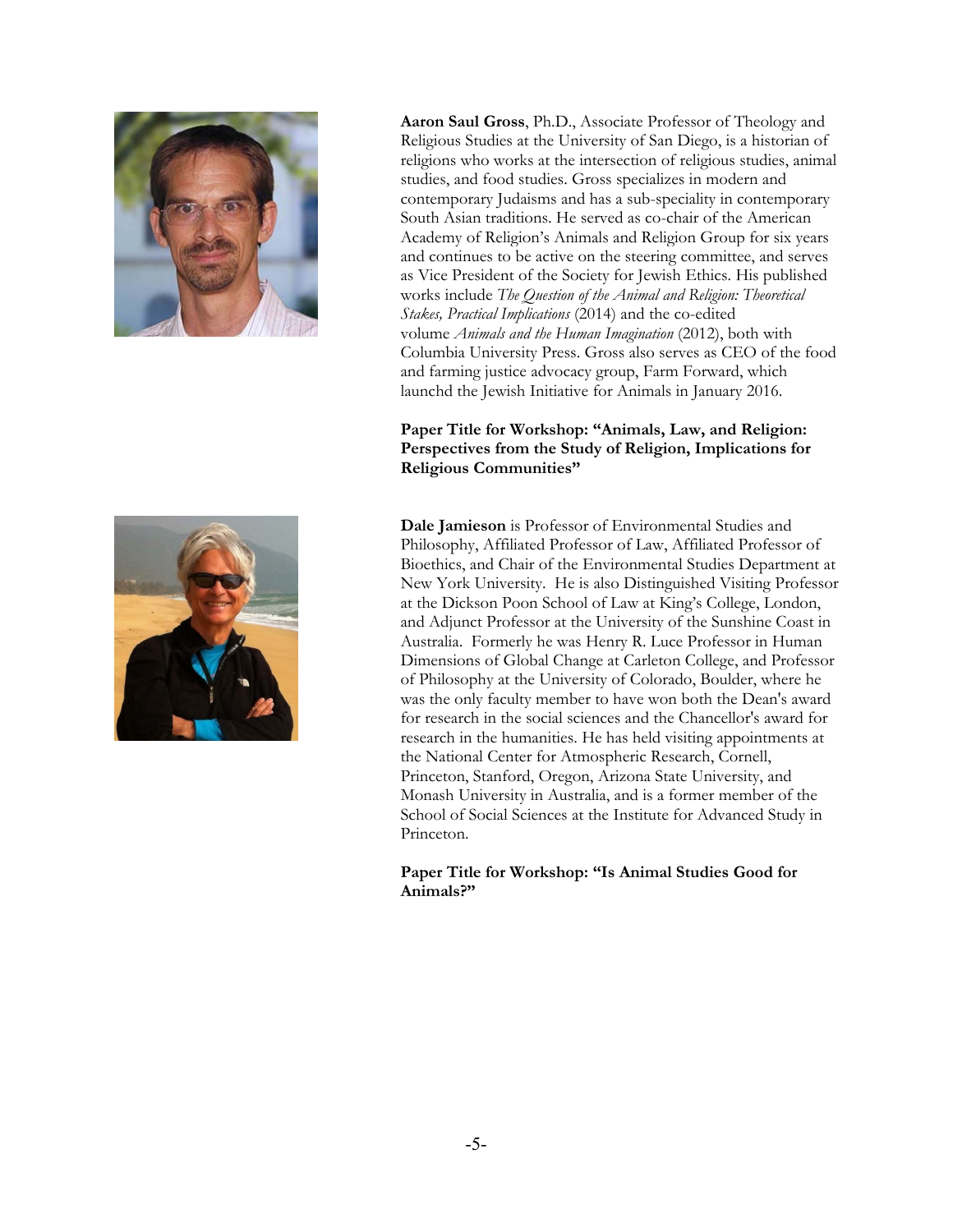



**Justin Marceau** is a tenured law professor and civil rights lawyer. He teaches courses in constitutional law, federal jurisdiction, criminal law and animal law at the University of Denver Sturm College of law. He is the inaugural Animal Legal Defense Fund Professor of Law and the author of two textbooks and numerous law review articles, including animal law related pieces appearing in the *Vanderbilt Law Review* and the *Columbia Law Review*. He litigates cases raising constitutional issues in the scope of the death penalty and civil rights, including animal rights issues that involve questions of federal or constitutional law. He has devoted a considerable amount of time over the past four years to litigating the first set of legal challenges to the infamous Ag-Gag laws of several states.

**Richard McGregor** is Associate Professor in the Department of Religious Studies at Vanderbilt University and Coordinator for Arabic language studies, undergraduate studies in Islam, and area director for "History and Critical Theories of Religion" in the Graduate Department of Religion.

His research interests include medieval Sufism, the visual culture of religious practice, aesthetics, philosophy, ethics, and Islamic theories of religion. Currently at work on a monograph on medieval material religion, and a translation of the Sira of Muhammad. With Lenn Goodman he published the first critical edition and translation of the tenth-century philosophical fable, "The Case of the Animals versus Man Before the King of the Jinn" (OUP 2009).

**Paper Title for Workshop: "Animal Accusers and the Rhetoric of Suffering: Troubling the Human/Animal Divide"** 



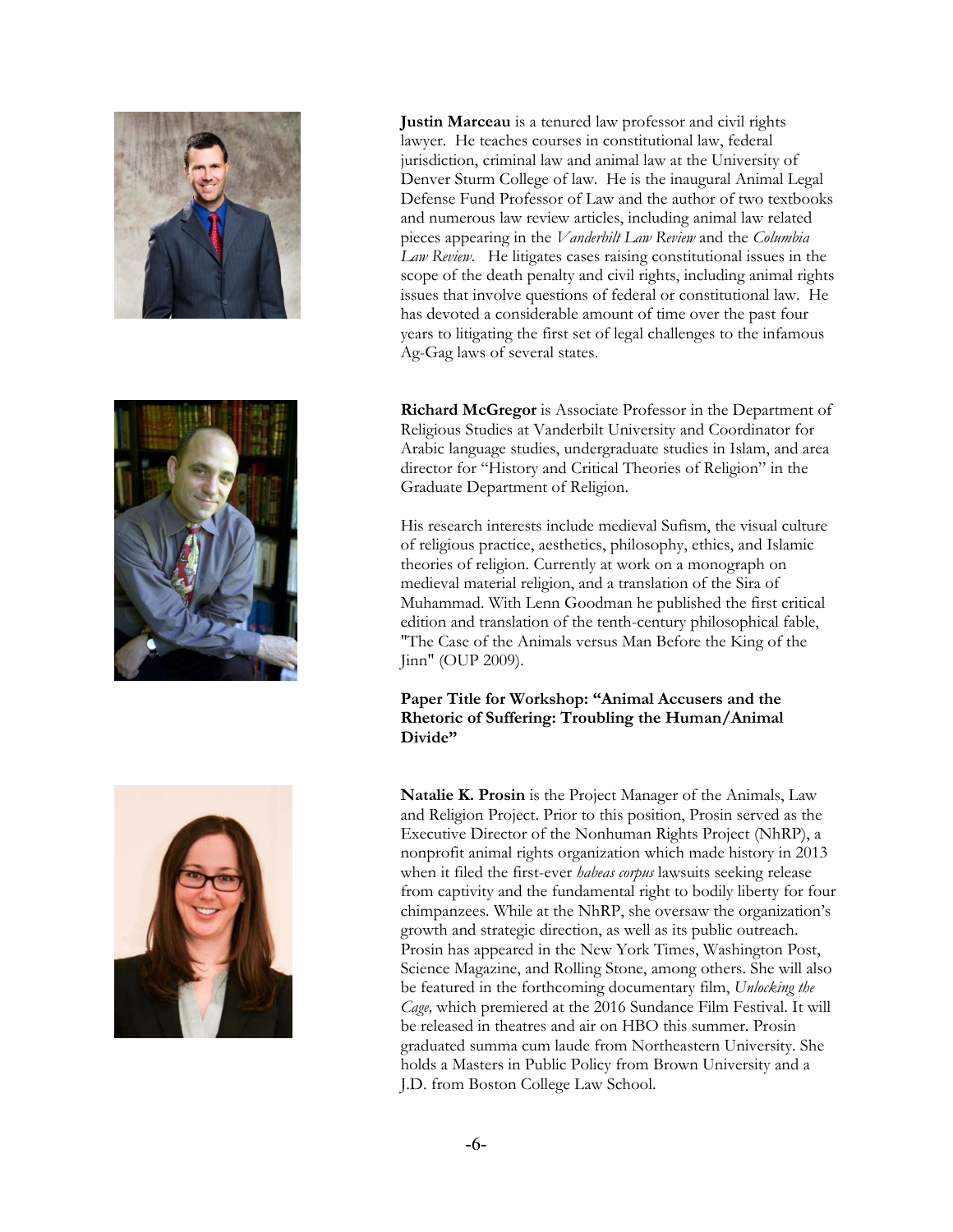

**Jordan D. Rosenblum** is the Belzer Associate Professor of Classical Judaism at the University of Wisconsin-Madison. He is the author of *Food and Identity in Early Rabbinic Judaism* (Cambridge University Press; paperback 2014) and the co-editor of *Religious Competition in the Third Century C.E.: Jews, Christians, and the Greco-Roman World* (Vandenhoeck and Ruprecht, 2014). He is currently completing a book on ancient debates about the Jewish dietary world (under contract with Cambridge University Press).

# **Paper Title for Workshop: "The Rabbinic Rejection of Mercy as Justification for Animal Slaughter"**



**Kristen Stilt** joined Harvard Law School in 2014 as Professor of Law, and she also serves as the Director of the Animal Law & Policy Program and a Director of the Islamic Legal Studies Program (ILSP). Her previous appointments were at Northwestern University Law School and the University of Washington School of Law.

Stilt's research focuses on Islamic law and society in both historical and contemporary contexts. She was named a Carnegie Scholar for her work on constitutional Islam, and in 2013 was awarded a John Simon Guggenheim Memorial Foundation Fellowship.

Stilt received a JD from The University of Texas School of Law, where she was an associate editor of the *Texas Law Review* and coeditor-in-chief of the *Texas Journal of Women in the Law.* She also holds a PhD in History and Middle Eastern Studies from Harvard University.

**Paper Title for Workshop: "Do Muslim Animals Need Saving?"** 



**Himmet Taskomur** is a student of legal and intellectual history of late medieval and early modern Ottoman Empire. His interests intersect various aspects of legal, intellectual and cultural histories of Ottoman and modern Turkish history. Currently, he has been working on two book manuscripts: "Theory of *Madhhab* in the Ottoman Empire, 1500-1800", and "Law and Public Debates: Legal Pamphleteering in the Early Modern Ottoman Empire. At Harvard University, he is working as a Senior Preceptor of Ottoman and Modern Turkish at the Department of Near Eastern Languages and Literature, and has have been teaching Ottoman and modern Turkish languages and literature.

**Paper Title for Workshop: "Islamic Dietary Law: Mamluk**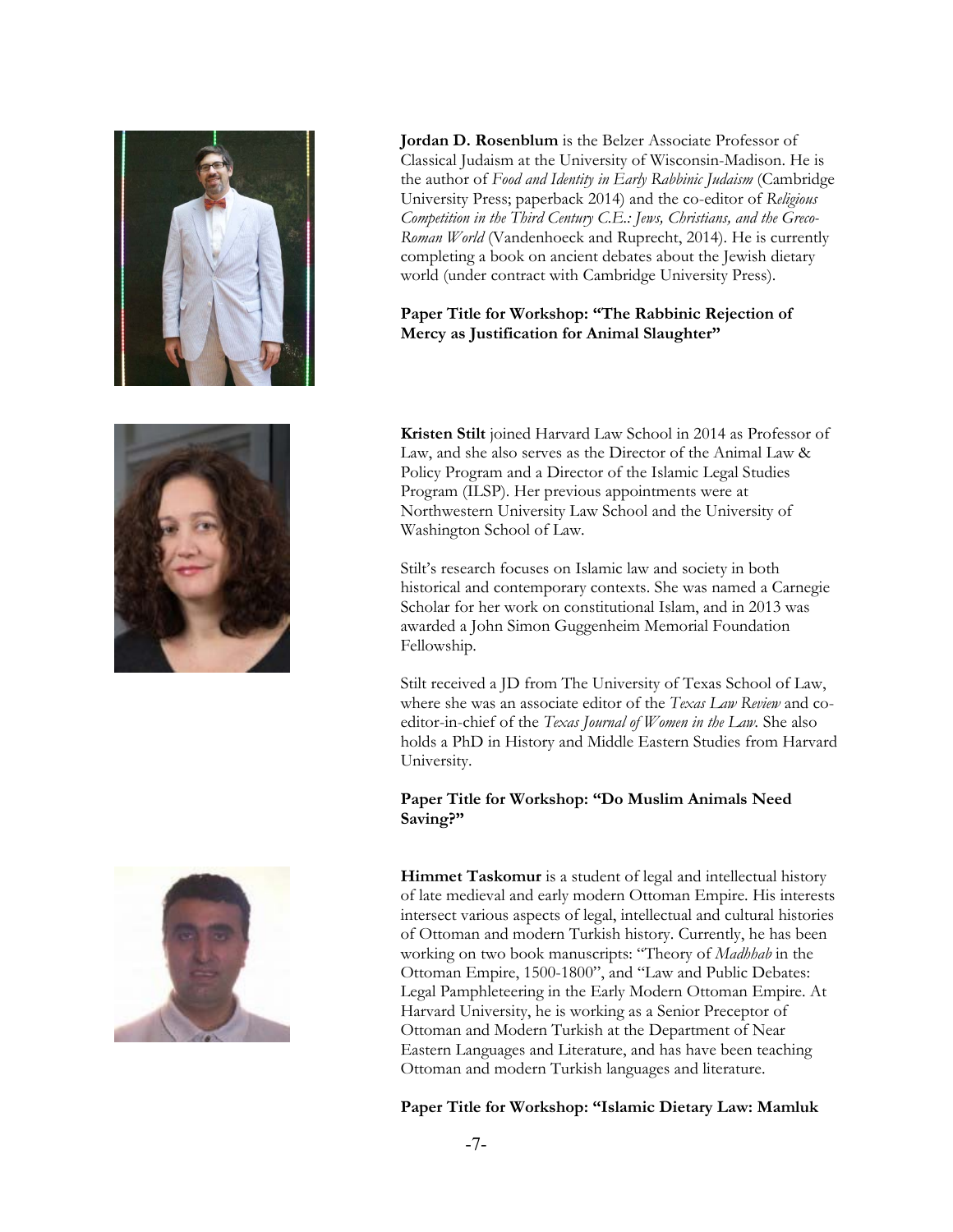



#### **Period Scholarly Debates on the Consumption of Horse Meat."**

**Sarra Tlili** is Assistant Professor of Arabic Language and Literature at the University of Florida. She graduated from the University of Pennsylvania, department of Near Eastern Languages and Civilizations, in 2009. Her main areas of research are animal ethics in Islam, stylistics of the Qur'an, and tradition and modernity in Arabic literature. Her recent publications include *Animals in the Qur'an* (Cambridge University Press, 2012), "Animals Would Follow Shāfi ism: Legitimate and Illegitimate Violence to Animals in Medieval Islamic Thought" (2015), and "All Animals Are Equal, or Are They? The Ikhwān al-Ṣafāʾ's Animal Epistle and its Unhappy end" (2014).

### **Paper Title for Workshop: "Situating Islamic Animal Ethics in Modern Environmental Discourse"**

**Anne Vallely** is Associate Professor, Department of Classics and Religious Studies at the University of Ottawa. Vallely worked in the broad field of Jaina studies and the anthropology of South Asian Religion more broadly, for nearly 20 years. Although her initial interest in pursuing studies in Jainism was motivated by the Jain ethical tradition and what she considered to be its unique relationship with the non-human, her academic writing rarely, and barely, touched upon this area. Instead, her work, which is largely ethnographic, has been focused on issues around gender and asceticism *(Guardians of the Transcendent*, 2002) as well as that of devotional practices, death and grief within the tradition. In other words, "the Question of the Animal", though never completely absent, has always been on the periphery of her work. Co-editing the volume *Animals & the Human Imagination*, 2012, with Aaron Gross, represented her first foray into the field of Animal Studies. It marked the beginning of a shift in her thinking about the role of the category of the animal or non-human within academe. Her paper for this workshop reflects these more recent efforts, and seeks to bring into sharper focus the constitutive role of the nonhuman in Jain ethical and devotional practices. More particularly, it elucidates the place that the non-human occupies in the celebrated and centrally important Jain practice of ritual death.

**Paper Title for Workshop: "Vulnerability and Transcendence: the Human-Animal Divide Within Jainism"**